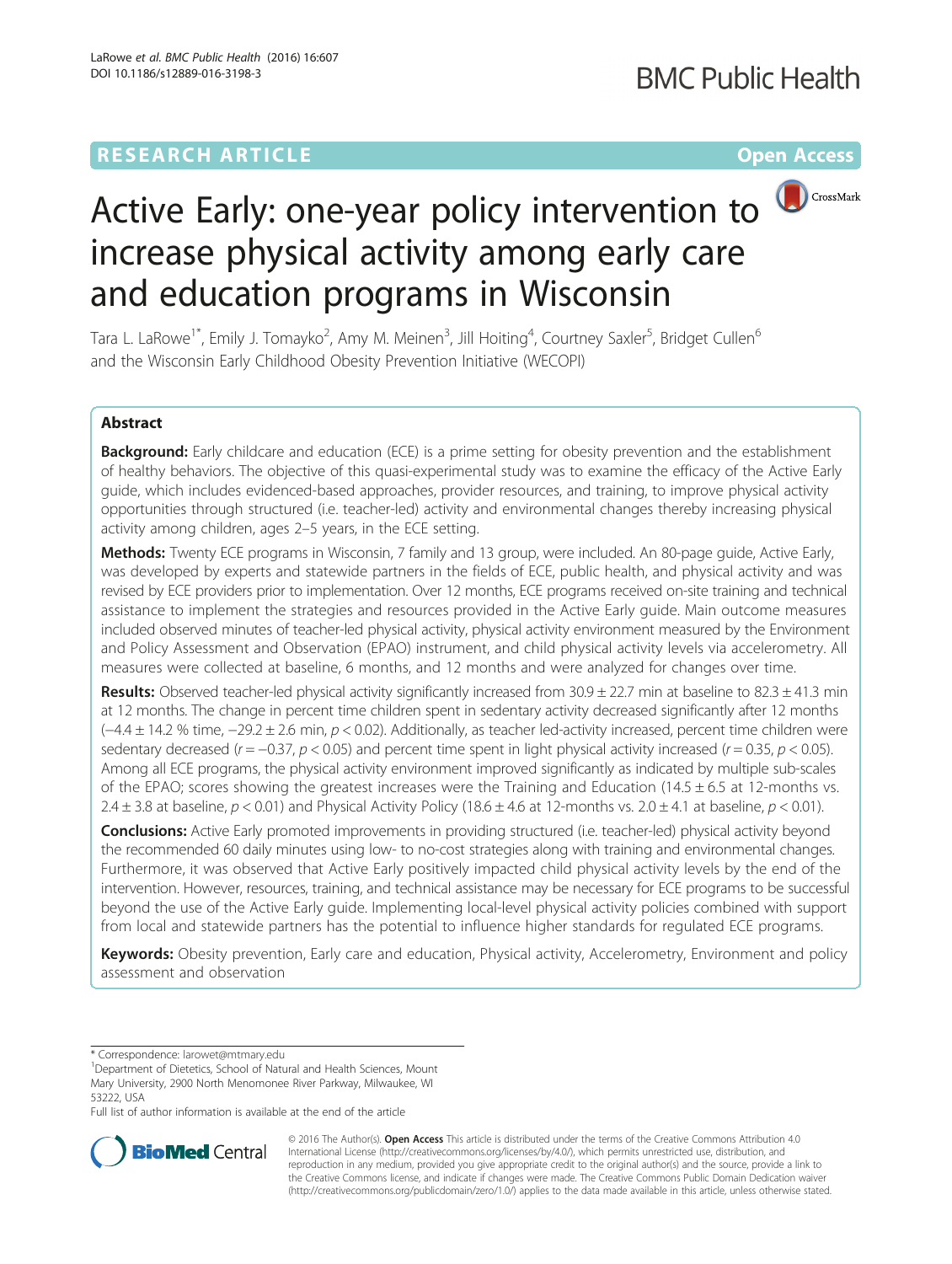# Background

Childhood obesity is a public health priority in both the United States and in the state of Wisconsin (WI). A recent report from the Centers for Disease Control and Prevention suggests that while many states recently experienced decreases in early childhood obesity rates, Wisconsin experienced a slight increase, with nearly 30 % of lowincome 2–4 year olds categorized as overweight or obese [\[1](#page-8-0)]. Moreover, obesity by age 5 has been shown to be associated with a four-fold increase in obesity risk in adolescence [[2\]](#page-8-0), which is subsequently predictive of adult obesity and other chronic disease risk [[3,](#page-8-0) [4\]](#page-9-0). Early childhood is clearly a vital window for developing healthrelated habits to prevent obesity. One such health-related behavior that has been identified as a key prevention target for obesity prevention is physical activity [\[5](#page-9-0)].

Physical activity in children has been associated with improved physical, behavioral, cognitive, and social outcomes [\[6](#page-9-0), [7\]](#page-9-0). Moreover, previous research has suggested preschool-age children may be more receptive to diet and physical activity related behavior change compared to older children [\[8](#page-9-0)].

Despite the recognition of the importance of this early life period in child development across multiple domains, relatively few obesity prevention studies targeting preschool-age children have been conducted, with most research and public health messaging efforts directed toward school age children [\[9](#page-9-0)]. During early childhood, physical activity among children is under the influence of caregivers, including family members and early childcare and education (ECE) providers. In the state of WI, approximately 70 % of children ages 2–5 years spend time in some type of ECE program, often for the majority of the day [\[10\]](#page-9-0). In 2012, there were 4,549 licensed ECE facilities identified, serving a reported 228,744 children [\[10](#page-9-0)]. These ECE settings are therefore critical venues to impact health and prevent excessive weight gain [[5](#page-9-0)], through strategies such as obtaining adequate physical activity levels.

Preschool aged children are not currently meeting minimum recommendations for physical activity [\[11](#page-9-0)–[13](#page-9-0)]. In 2011, the Institute of Medicine recommended 15 min of physical activity per hour in care, which translates to 120 min per 8-h day [[14](#page-9-0)]. Other public health agencies, both domestic and international, recommend similar levels of at least 90 to 120 min per day of a combination of unstructured and structured (i.e. teacher-led) daily activity for this age group. Current licensing standards in Wisconsin and many other states do not specify a mandated level of physical activity for regulated child care programs. Wisconsin's quality improvement rating system for ECE, YoungStar, includes "at least 60 min [teacher-led] of daily physical activity" as one of four health and well-being quality indicators [\[15](#page-9-0)].

In Wisconsin, data suggest more than half of older children do not achieve even 60 min of daily physical activity during the course of their day [\[16\]](#page-9-0), and information on adherence to activity recommendations in younger children is lacking [\[17\]](#page-9-0). Specifically, within the ECE setting, adherence may be low due to a variety of reasons, including lack of training and inadequate resources [\[18\]](#page-9-0).

The objective of the quasi-experimental Active Early intervention was to increase physical activity among children, aged 2–5 years, in Wisconsin by promoting evidence-based approaches for improving structured (i.e. teacher-led) and unstructured activity. Active Early recommends at least 120 min of structured and unstructured physical activity daily, with at least 60 min being structured (i.e. teacher-led). We hypothesized that ECE programs participating in the intervention would: 1) increase the amount of physical activity offered to children, specifically structured activity, (i.e.teacher-led) and 2) improve the physical environment and policies to support physical activity, thereby 3) increasing the amount of physical activity among children. Furthermore, we sought to understand whether intervention effects differed between the ECE programs that had more physical activity resources and supports at baseline versus those that had lower resources and supports.

# **Methods**

The Active Early program was part of a larger statewide program, funded through the Center for Disease Control and Prevention's Communities Putting Prevention to Work (CPPW), that focused exclusively on increasing physical activity in the ECE setting. The general purposes of the CPPW grants were to identify health problems and improve services and benefits exclusively for those communities participating in the grant. The Wisconsin Department of Health Services' Nutrition, Physical Activity, and Obesity Program (NPAO) was awarded the CPPW grant. The project design, guide, trainings to support the guide, and evaluation were developed from partners of the statewide coalition, the Wisconsin Early Childhood Obesity Prevention Initiative (WECOPI). WECOPI partners include NPAO, Supporting Families Together Association, Wisconsin Child Care Resource and Referral Agencies, Wisconsin Early Childhood Association, University of Wisconsin-Madison Department of Family Medicine, Wisconsin Council of Children and Families, Wisconsin Department of Children and Families, Wisconsin Department of Public Instruction, and other key stakeholders.

# Active early guide development

Prior to developing the Active Early guide, WECOPI members conducted formative assessments of the Wisconsin ECE setting, including an extensive literature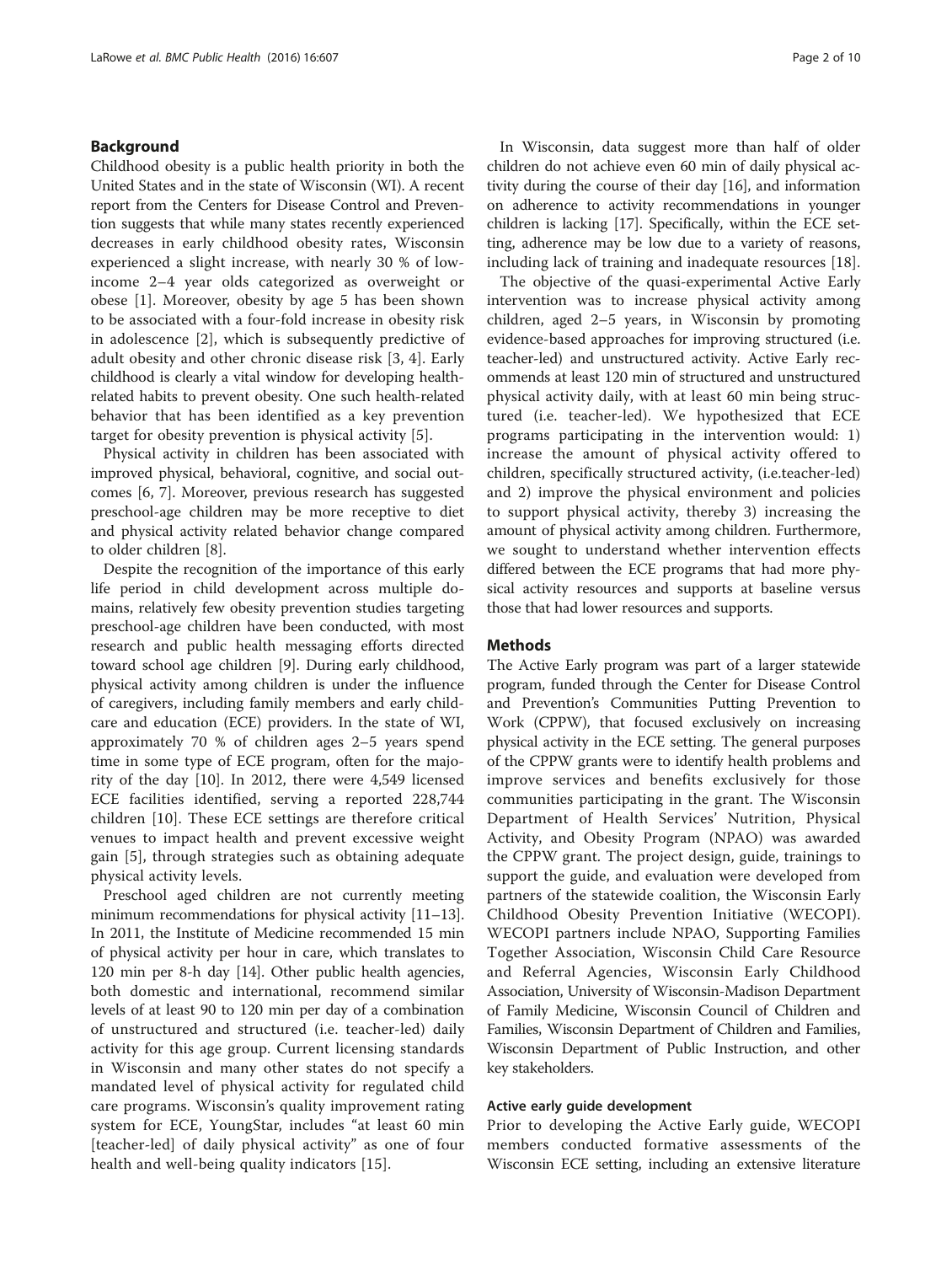review, ECE provider focus groups, parent focus groups, and key informant interviews with relevant local, state, and regional organizations. Key themes that emerged from these data sources were a lack of understanding of physical activity requirements and inadequate training and resources to achieve physical activity recommendations. Results from these local data were used to develop an 80 page guide (Active Early: A Wisconsin guide for improving childhood physical activity [[19](#page-9-0)], available in English and Spanish) that provided user-friendly tools and ideas while incorporating current science, public health research, and national recommendations. The guide provides an overview and addresses current research, public health practice, and national recommendations around 6 key areas related to physical activity: Development, Child Assessment, Routines, Environment, Resources, and Business Practices. Table 1 provides a summary of the content within each of the six key areas of the Active Early guide. Sample daily routines, activity ideas, equipment, and materials were included to promote the increased structured physical activity. The Guide also included examples of addressing cultural competence and inclusive approaches within each key areas. For example, providers are encouraged to understand daily home routines, such as meal times and family activities, as this reflects family values and priorities. Additionally, providers may need to modify activities and routines to accommodate children with physical disabilities or developmental delays. Beyond the center-focused guidance, each area includes information on engaging both families and communities around increasing physical activity. Throughout the guide's development, revisions were made based ECE provider feedback.

# Site selection

Twenty regulated Wisconsin programs that served children aged 2–5 years old, had been in business for at least 3 years, and participated in the Child and Adult Care Food Program were selected by project partners to participate in the evaluation of Active Early. In total, 7 family providers, 7 small group centers (i.e., licensing capacity of  $\leq 50$ ), and 6 large group centers (i.e., licensing capacity ≥51) were included.

#### Intervention

Participating child care centers received the Active Early intervention over 12 months. Participating sites received an initial 4-h training (Wisconsin Early Care and Education Physical Activity Training) that aligned with

|  |  | <b>Table 1</b> Key components in active early: a Wisconsin quide for improving childhood physical activity |  |  |  |  |  |  |  |
|--|--|------------------------------------------------------------------------------------------------------------|--|--|--|--|--|--|--|
|--|--|------------------------------------------------------------------------------------------------------------|--|--|--|--|--|--|--|

| Component             | Content summary                                                                                                        | Example activities and tips                                                                                                                                                                                                                                                                                                                                                                                                                             |
|-----------------------|------------------------------------------------------------------------------------------------------------------------|---------------------------------------------------------------------------------------------------------------------------------------------------------------------------------------------------------------------------------------------------------------------------------------------------------------------------------------------------------------------------------------------------------------------------------------------------------|
| 1. Development        | • Physical development<br>o Gross motor skills<br>o Fine motor skills<br>• Brain development<br>• Language development | Animal Movements: children move like their favorite animal while music is playing<br>(e.g. walk like a crab or hop like a bunny)<br>Tip: talk about movements using vocabulary that will help children understand<br>their activities                                                                                                                                                                                                                   |
| 2. Child Assessment   | • Tools to assess child development<br>• Documentation of child assessments<br>• Action steps                          | Follow the Leader: have older children lead different activities so caregivers can<br>observe the skills of younger children<br>Tip: have an older child teach a new physical activity or gross motor skill<br>to a younger child                                                                                                                                                                                                                       |
| 3. Daily Routines     | · Schedules<br>• Transition times<br>• Lesson planning                                                                 | Active Clean Up: during clean up time, have children use a different traveling skill,<br>such as walking fast, hopping, or jumping, as they put away materials<br>Tip: try a few teacher-led physical activities at the end of outdoor play as a way<br>to make transitions smoother                                                                                                                                                                    |
| 4. Environment        | • Indoor space<br>• Outdoor space                                                                                      | Balancing: explore balancing at both high and low levels. High-level positions<br>include standing on tip-toe, on tip-toes with both feet and knees bent; on tip-toes<br>with eyes closed. Low-level positions include balancing on two hands and one<br>knee, one hand and two knees, etc.<br>Tip: make dramatic play more active by providing materials for movement such as<br>scarves or have children act out being an aerobics or yoga instructor |
| 5. Resources          | • Physical activity curriculums<br>• Equipment<br>• Materials<br>· Books, websites<br>• Assessment tools               | Activity: research the Active Early Guide suggested physical activity curriculums;<br>make a list of equipment and materials needed, etc.<br>Tip: to minimize costs, use resources such as public libraries or state<br>Child Care Information Centers                                                                                                                                                                                                  |
| 6. Business Practices | • Policy definitions<br>• Types of policies<br>• Policy development                                                    | Policies can help to:<br>• Create consistent messages for staff, parents, and licensing officials<br>• Provide clear quidelines for staff members and families<br>• Provide basis for evaluation of program and identify areas for improvements<br>Tip: policies set the stage for best practices; but remember that a policy is only<br>as good as its implementation!                                                                                 |

Active Early: A Wisconsin guide for improving childhood physical activity [<https://www.dhs.wisconsin.gov/publications/p0/p00280.pdf>]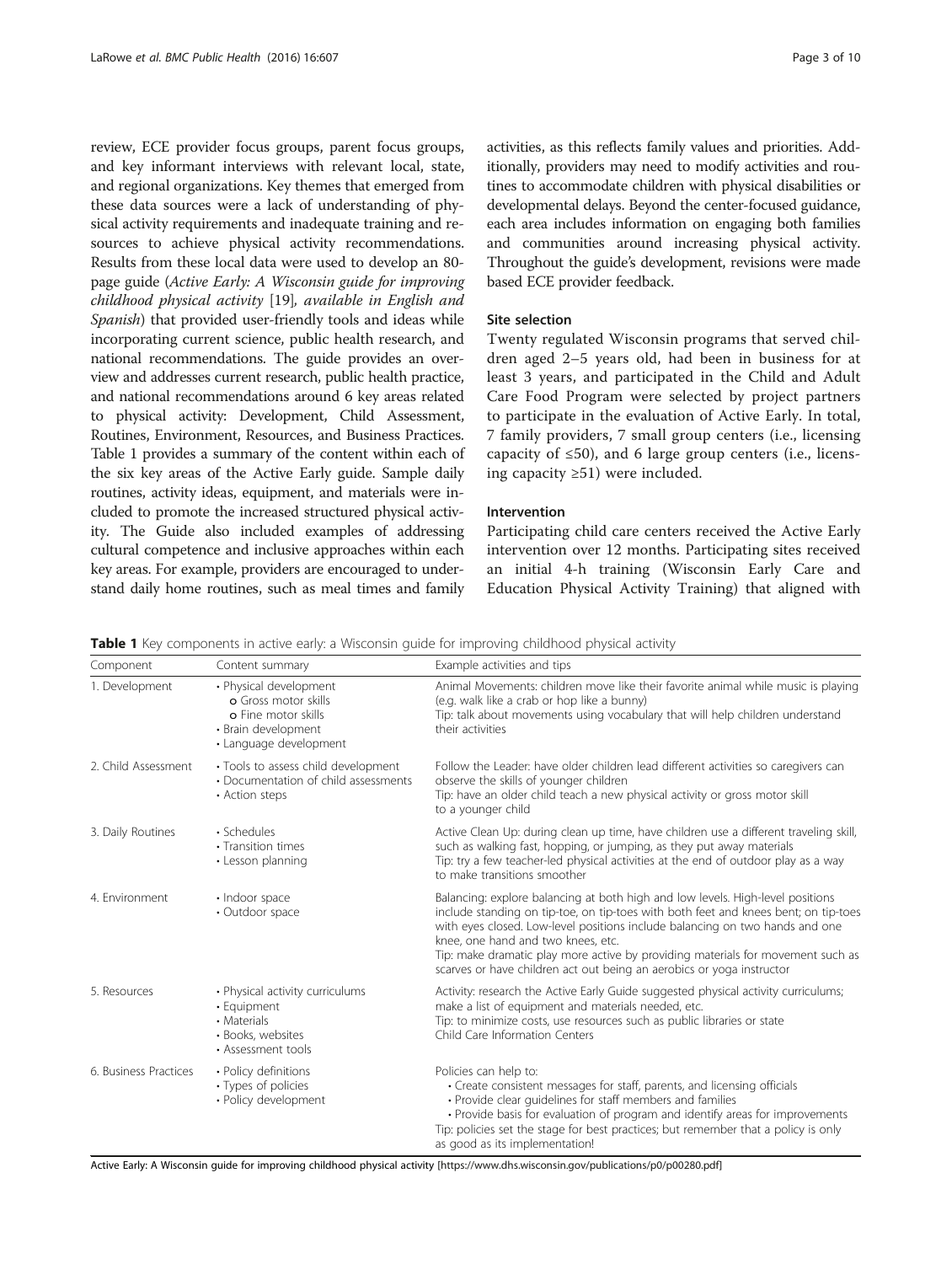the Active Early guide. Delivery of the training utilized the existing structure of ECE training and technical assistance provided by three Wisconsin organizations (The Wisconsin Early Childhood Association, the Wisconsin Council on Children and Families, and Supporting Families Together Association). The objectives of this training were to provide background information regarding obesity prevention through physical activity programming and to demonstrate how to utilize the Active Early guide. One hundred and thirty-four ECE providers from the 20 intervention sites attended the 4-h in-person training. After the initial 4-h training, an additional 1-h follow-up in-person session was provided. Additionally, participating centers were provided with on-going unlimited technical assistance from trained consultants around the Active Early guide throughout the intervention upon their request. Technical assistance was provided in the modes of onsite, phone, and email assistance. Projectrelated training and technical assistance were designed to operate within existing infrastructure for these types of activities. In addition, each site received a micro-grant at the beginning of the intervention designed to facilitate sustainable investments in physical activity and related behaviors (\$2,500 for family providers, \$5,000 for small group centers, \$7,500 for large group centers). The Active Early intervention was reviewed by the University of Wisconsin-Madison's Institutional Review Board and was granted exemption from full review because they considered this project to be evaluation of a public service program. All staff participated in the deidentified evaluation unless verbally declining and all children participated in deidentified evaluation activities unless their caregivers submitted an opt out form.

#### Data collection

Main outcome measures included site physical activity environment, child physical activity levels, and structured activity, (i.e. teacher-led activity). Except where noted, outcome data were collected at baseline, 6 months (midpoint), and 12 months (final) of the intervention by trained researchers:

# Physical activity self-assessment (baseline only)

Each site completed a modified version of the Nutrition and Physical Activity Self-Assessment for Child Care (NAP SACC) [[20\]](#page-9-0) instrument which included evaluation around the following areas: active/inactive play time, play environment, physical activity, and physical activity policy. Results were used to direct each site in developing an action plan to achieve the intervention goals.

#### Site demographics (baseline only)

Information on the site, staff, child demographics, parent engagement, perceived barriers to implementing physical activity recommendations, and training needs were collected from the director of each center by the project assistant during phone or in-person interviews or via questionnaire.

# Physical activity observations

Child care physical activity environment and policies were assessed using the Environment and Policy Assessment and Observation (EPAO) instrument, which involves a day-long observation, by trained staff, of the nutrition and physical activity environment of the child care program as well as a document review of program policies, activities, and food served (e.g. menu, parent handbook). Day-long observations started when then majority of children congregated in the morning until they were picked up by their guardians at the end of the day (typically an eight- to ten- hour day). Total physical activity environment was calculated from the EPAO using eight constructs, or subscales, that identify key physical activity indicators [\[20, 21](#page-9-0)]: Active Opportunities (e.g. total time active play was observed), Sedentary Opportunities (e.g. total minutes of seated activity observed), Portable Play Equipment (e.g. presence of play equipment), Fixed Play Equipment (e.g. equipment and space that is fixed within center area), Sedentary Environment (e.g. items that promote or discourage physical activity behavior), Staff Behaviors (e.g. interactions between staff and children that may promote or restrict active play), Physical Activity Training and Education (e.g. training and education for children, staff and parents), and Physical Activity Policy (e.g. general strength and content of physical activity policies). The eight subscales consisted of 75-item responses that observers rated and converted to a 3-point scale (0, 1 and 2). Scores were averaged within each subscale, and multiplied by 10, for a range of 0 to 20 (higher scores reflecting a more supportive environments). The total physical activity score represents the average of all subscale scores, again, ranging from 0 to 20 with higher scores reflecting more supportive environments. Detailed scoring of the EPAO has been previously published [[21](#page-9-0)]. In addition to the EPAO protocol being administered at each observation, staff recorded the number of structured (i.e. teacher-led) physical activity occasions to quantify minutes of teacher-led physical activity. For larger group centers that had age-specific classrooms, the 3-year old classroom was chosen for observation to increase the number of children who would still be enrolled at the 12 month observation point, where they were observed in the 4-year old classroom.

# Child physical activity

Child physical activity (PA) was measured using Actical triaxial accelerometers (Bio-Lynx, Montreal, Quebec, Canada). Accelerometers were attached to an adjustable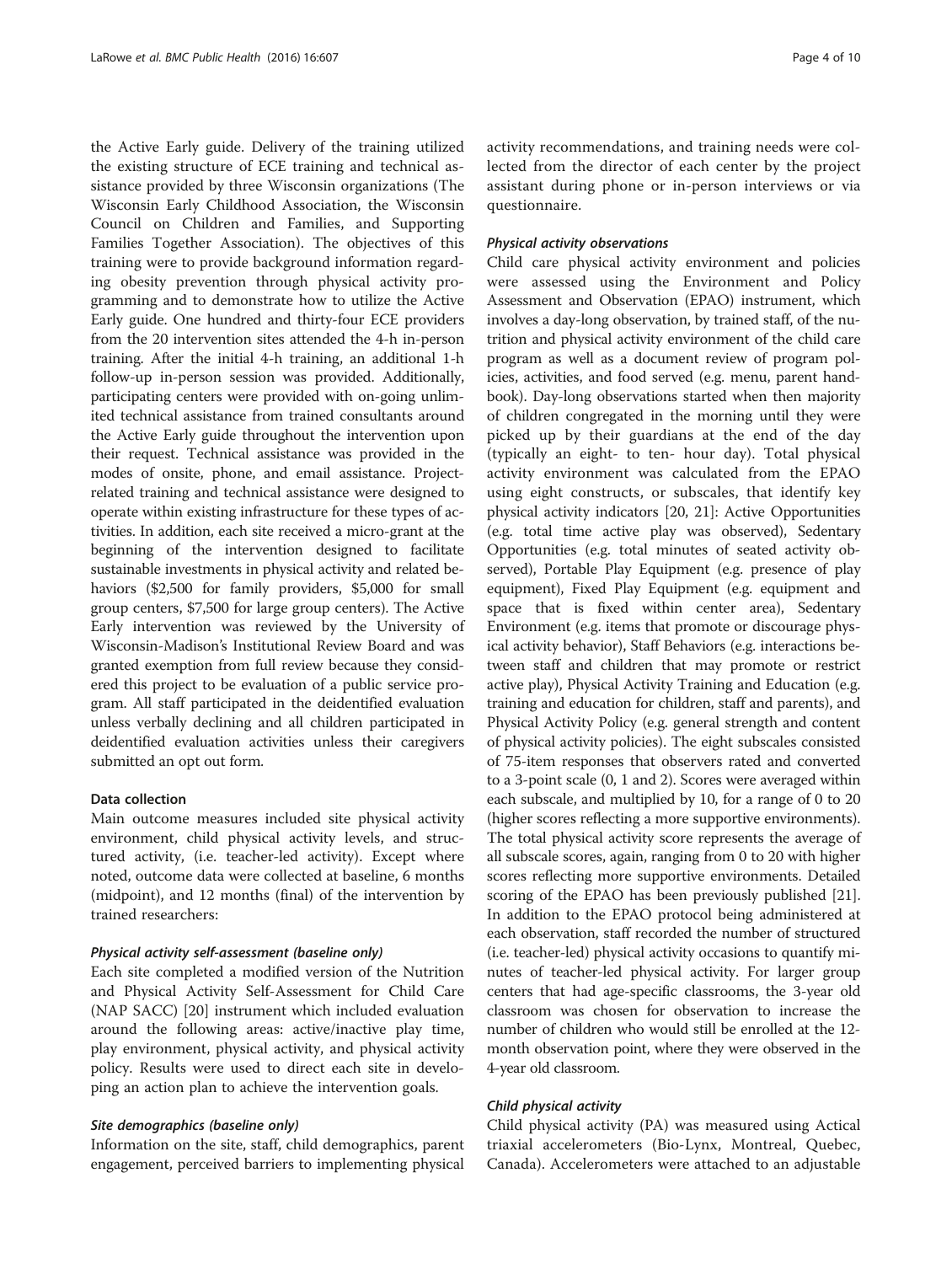belt worn by the children on the hip for an entire observation day (mean ± SD minutes worn at baseline was 420.9 ± 114.6 min). The accelerometers provided activity counts for each 15-s interval. Data were uploaded into the Actical 2.0 program for analysis. Data were reduced to quantify activity into counts/minute intervals and further to quantify the number of intervals for sedentary, light, and combined moderate plus vigorous physical activity (MVPA) per hour. Previous research has established accelerometer activity count thresholds for physical activity intensity categories. Puyau et al. [\[22](#page-9-0)] had children wearing Actical accelerometers perform preset activities while in a respiratory room calorimeter to determine cutoffs for sedentary (<100 cpm), light  $(\geq 100 < 1500$  cpm), MVPA (≥1500 cpm). Although activity levels for children lack defined categories [\[23](#page-9-0), [24\]](#page-9-0), we chose these cutoffs because they represent typical physical activity behaviors for this age group of children. We used these cut points to calculate the percent time the children in our study spent wearing the accelerometers in each intensity category. We chose to analyze the data primarily in 'percent time' over total minutes because the total amount of time spent in child care varied per child. We then back-calculated total minutes from percent time for better interpretation of the data.

#### Statistical analysis

Analyses with quantitative measures were performed with SAS software version 9.2 (SAS Inc., Cary, NC). Outcome variables related to the childcare physical activity environment and policies, structured activity (i.e. teacher-led activity), and child physical activity levels were compared before and after the 12-month intervention. To assess whether differences existed between sites that had high better supportive physical activity environments at baseline compared to low supportive environment centers, analyses were further stratified by PA-EPAO scores at baseline above and below the median score (score of 11.2). The median was used because of the small sample size and because established cut-points for high and low PA-EPAO have not been established. Results were not significantly different among group versus family sites; therefore, these data will not be reported. Differences in outcome measures used various statistical tests as appropriate, including mean differences t-tests, matched pairs t- tests, Pearson correlations, general linear models (PROC GLM) with fixed and random effects, and Tukey's test of multiple comparisons. An alpha level of 0.5 was set for all significance testing.

# Results

# Site characteristics

The reach of the intervention included approximately 223 staff and 456 children from 13 rural and 7 urban

sites; however, not all staff and children at each site participated in the evaluation. Reasons for not participating included: not being present at the time of evaluation, not having enough accelerometers for each child in the center, or staff and children electing not to participate. Table 2 reflects characteristics, reported by ECE directors, of those participating in the evaluation. The largest proportion of teachers and staff, reported from program directors, were 26–40 years old (43.3 %) and had some college education (52.8 %). The average enrollment of 2–5 year old children was 22.9 ± 19.1 and the estimated racial/ethnic distribution was 73.3 % white/Caucasian, 8.9 % African American, 7.6 % Hispanic, 8.0 % American Indian, and 2.1 % multiple race/ethnicities (Table 2). All sites fully completed the study protocol and associated testing. Total hours of technical assistance, from baseline to 12-monhts, was approximately 657 h for onsite and 298.5 h for offsite (each center and group providers received approximately 35 onsite and 14 offsite hours and each family centers received approximately 29 onsite and 17 offsite hours).

|                 |  |  | Table 2 Active Early ECE program demographics and |  |
|-----------------|--|--|---------------------------------------------------|--|
| characteristics |  |  |                                                   |  |

|                                                     | All programs<br>$(n = 20)$ |
|-----------------------------------------------------|----------------------------|
| Type of Program, n                                  |                            |
| Group                                               | 13                         |
| Family                                              | 7                          |
| Staff, mean $\pm$ SD                                | $7.5 \pm 7.2$              |
| Teacher age, years (%, $n = 152$ )                  |                            |
| 18-25                                               | 16.3                       |
| 26-40                                               | 43.3                       |
| $41 - 55$                                           | 27.9                       |
| > 55                                                | 12.5                       |
| Teacher education (%, $n = 142$ )                   |                            |
| High School                                         | 23.2                       |
| Trade School, Some College or Associate Degree      | 52.8                       |
| <b>Bachelor Degree</b>                              | 23.2                       |
| Graduate Degree                                     | 0.7                        |
| 2-5 year old children enrolled, mean ± SD           | $22.9 \pm 19.1$            |
| Racial/Ethnic distribution of 2-5 year old children |                            |
| $%$ , $n = 327$ , estimated by program director)    |                            |
| White/Caucasian                                     | 73.3                       |
| African American                                    | 8.9                        |
| Hispanic                                            | 7.6                        |
| American Indian                                     | 8.0                        |
| Multiple Race/Ethnicities                           | 2.1                        |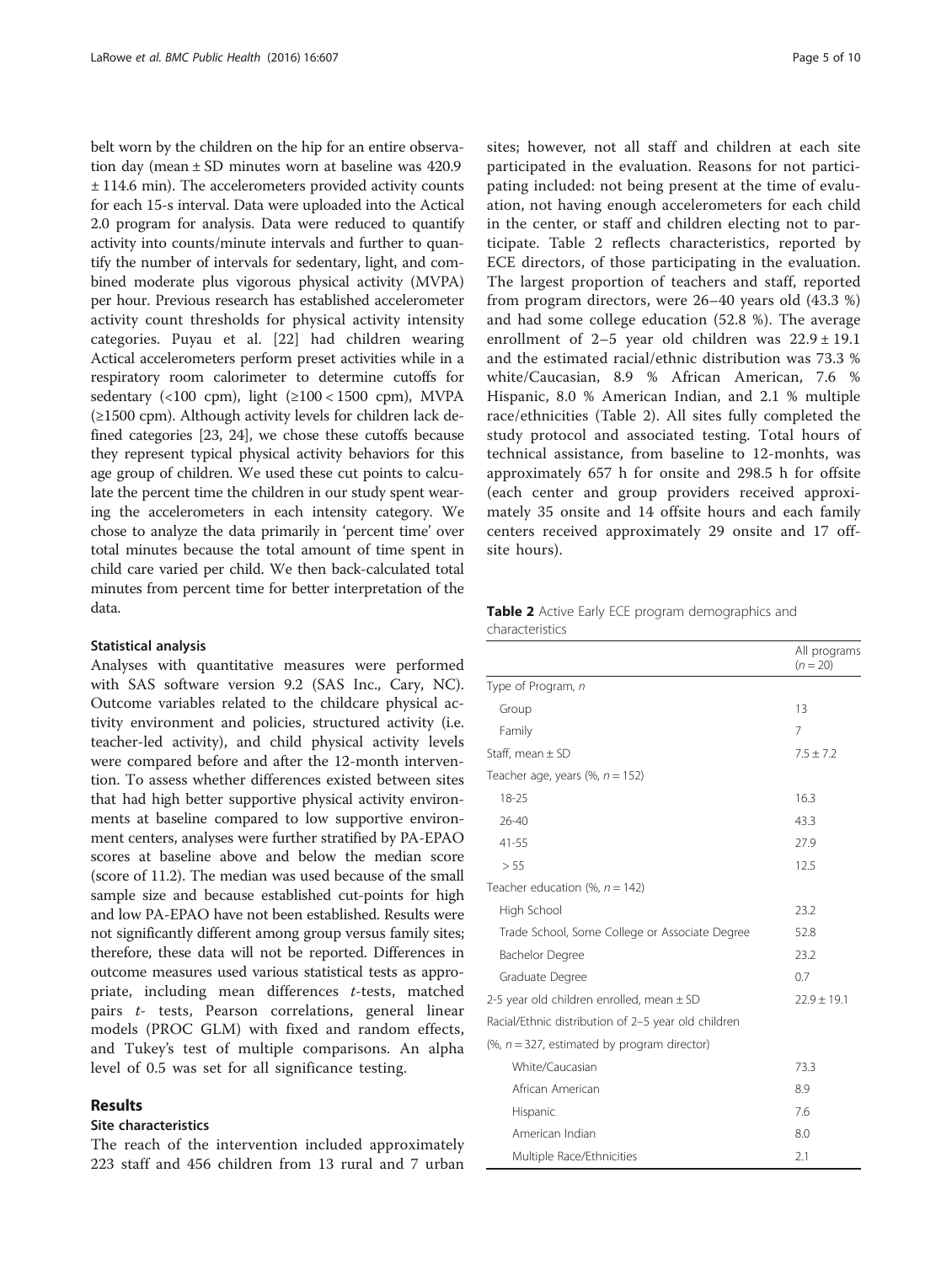# <span id="page-5-0"></span>Physical activity environment

The total physical activity environment and all sub-scales of the EPAO significantly improved for all sites combined (Table 3). The largest differences between baseline and 12 months were observed among sites with low supportive physical activity environment at baseline ( $n = 10$ , PA-EPAO score <11.2), specifically among the Physical Activity Equipment, Training/Education, and Policy sub-scales.

# Teacher-led physical activity and outside play time

Observed structured (i.e. teacher-led) physical activity (including both indoor and outdoor teacher-led activity)

significantly increased from  $30.9 \pm 22.7$  min at baseline to  $82.3 \pm 41.3$  $82.3 \pm 41.3$  $82.3 \pm 41.3$  min at 12 months (Table 4,  $p < 0.01$ ). Observed play time outside significantly increased from  $84.5 \pm 49.3$  min at baseline to  $107.8 \pm 57.3$  min at 6 months; however, 12-month scores were non significantly different from baseline. When analyzed by baseline PA-EPAO scores, the high-scoring centers increased outside time at 12 months  $(79.2 \pm 61.9 \text{ to } 92.0 \pm 54.6 \text{ min})$ whereas the low PA-EPAO sites decreased outside time  $(89.7 \pm 35.2 \text{ to } 76.0 \pm 39.9 \text{ min})$  resulting in a significant difference in the change scores over the intervention period ( $p < 0.01$ ).

Table 3 Total Physical Activity Environment and Policy Assessment Observation (PA-EPAO) scores and sub-scales by all centers combined  $(n - 20)$  and by high  $(n - 10)$  and low  $(n - 10)$  scoring centers at baseline

| EPAO component          | Baseline       | 6-month        | 12-month       | Difference score | p-value* |
|-------------------------|----------------|----------------|----------------|------------------|----------|
| Total PA-EPAO           | $10.8 \pm 1.9$ | $15.5 \pm 2.8$ | $17.8 \pm 2.0$ | $7.0 \pm 2.1$    | < 0.01   |
| High scoring centers    | $12.3 \pm 0.9$ | $16.4 \pm 2.0$ | $18.5 \pm 0.8$ | $6.2 \pm 1.4$    | 0.76     |
| Low scoring centers     | $9.3 \pm 1.3$  | $14.5 \pm 3.2$ | $17.0 \pm 2.6$ | $7.7 \pm 2.5$    |          |
| PA sub-scales:          |                |                |                |                  |          |
| Active opportunities    | $13.9 \pm 3.3$ | $17.2 \pm 4.2$ | $17.8 \pm 3.5$ | $3.9 \pm 5.3$    | < 0.01   |
| High scoring centers    | $14.3 \pm 3.9$ | $18.7 \pm 2.3$ | $18.7 \pm 2.3$ | $4.4 \pm 5.2$    | 0.37     |
| Low scoring centers     | $13.4 \pm 2.9$ | $15.8 \pm 5.3$ | $17.0 \pm 4.3$ | $3.4 \pm 5.7$    |          |
| Sedentary opportunities | $10.5 \pm 3.3$ | $13.6 \pm 3.4$ | $18.7 \pm 3.5$ | $8.21 \pm 3.5$   | < 0.01   |
| High scoring centers    | $10.9 \pm 3.2$ | $13.3 \pm 0.0$ | $19.3 \pm 2.1$ | $8.4 \pm 2.8$    | 0.18     |
| Low scoring centers     | $9.9 \pm 3.5$  | $13.9 \pm 4.9$ | $18.0 \pm 4.5$ | $8.1 \pm 3.5$    |          |
| Sedentary environment   | $10.3 \pm 5.9$ | $14.3 \pm 5.4$ | $14.9 \pm 4.8$ | $4.7 \pm 7.2$    | < 0.01   |
| High scoring centers    | $13.9 \pm 3.8$ | $15.9 \pm 4.7$ | $14.7 \pm 5.3$ | $0.7 \pm 6.6$    | < 0.01   |
| Low scoring centers     | $6.6 \pm 5.4$  | $12.6 \pm 5.8$ | $15.3 \pm 4.5$ | $8.7 \pm 5.5$    |          |
| Portable play equipment | $16.7 \pm 3.3$ | $18.3 \pm 2.9$ | $19.7 \pm 1.3$ | $3.0 \pm 3.3$    | < 0.01   |
| High scoring centers    | $18.6 \pm 2.4$ | $18.9 \pm 2.8$ | $20.0 \pm 0.0$ | $1.4 \pm 2.4$    | 0.46     |
| Low scoring centers     | $14.8 \pm 2.9$ | $17.7 \pm 2.9$ | $19.4 \pm 1.8$ | $4.6 \pm 3.4$    |          |
| Fixed play equipment    | $14.7 \pm 4.1$ | $17.9 \pm 3.0$ | $18.5 \pm 2.2$ | $3.8 \pm 3.5$    | < 0.001  |
| High scoring centers    | $15.9 \pm 3.5$ | $18.1 \pm 3.1$ | $18.7 \pm 1.7$ | $2.7 \pm 3.3$    | 0.55     |
| Low scoring centers     | $13.4 \pm 4.4$ | $17.8 \pm 3.0$ | $18.3 \pm 2.6$ | $4.8 \pm 3.7$    |          |
| Staff behaviors         | $16.0 \pm 3.9$ | $18.0 \pm 4.4$ | $19.4 \pm 1.9$ | $3.4 \pm 3.7$    | < 0.01   |
| High scoring centers    | $17.6 \pm 2.8$ | $19.2 \pm 1.7$ | $20.0 \pm 0.0$ | $2.4 \pm 4.4$    | 0.33     |
| Low scoring centers     | $14.4 \pm 4.3$ | $16.8 \pm 5.9$ | $18.8 \pm 2.7$ | $4.4 \pm 4.4$    |          |
| PA training & education | $2.4 \pm 3.8$  | $14.6 \pm 5.8$ | $14.5 \pm 6.5$ | $12.2 \pm 6.4$   | < 0.01   |
| High scoring centers    | $3.2 \pm 4.7$  | $16.3 \pm 5.4$ | $17.5 \pm 3.5$ | $14.3 \pm 6.2$   | 0.08     |
| Low scoring centers     | $1.5 \pm 2.4$  | $13.0 \pm 5.9$ | $11.5 \pm 7.5$ | $10.0 \pm 6.2$   |          |
| PA policy               | $2.0 \pm 4.1$  | $9.6 \pm 8.2$  | $18.6 \pm 4.6$ | $16.6 \pm 5.7$   | < 0.01   |
| High scoring centers    | $4.0 \pm 5.2$  | $11.0 \pm 7.5$ | $19.2 \pm 1.9$ | $15.2 \pm 4.8$   | < 0.71   |
| Low scoring centers     | $0.0 \pm 0.0$  | $8.2 \pm 9.0$  | $18.0 \pm 6.3$ | $18.0 \pm 6.3$   |          |

Data represent the mean ± standard deviation for each score. Significance was set at 0.05. PA-EPAO physical activity environment and policy assessment observation, PA physical activity

\*p-values for each PA-EPAO sub-category (listed in bold) represent significant test for differences between baseline and 12-months calculated by t-test; p-values associated with high- (PA-EPAO ≥ 11.2) and low- (PA-EPAO < 11.2) scoring centers at baseline under each sub-category represent test of mean differences between those two groups by general linear modeling using Tukey's adjustment for multiple comparisons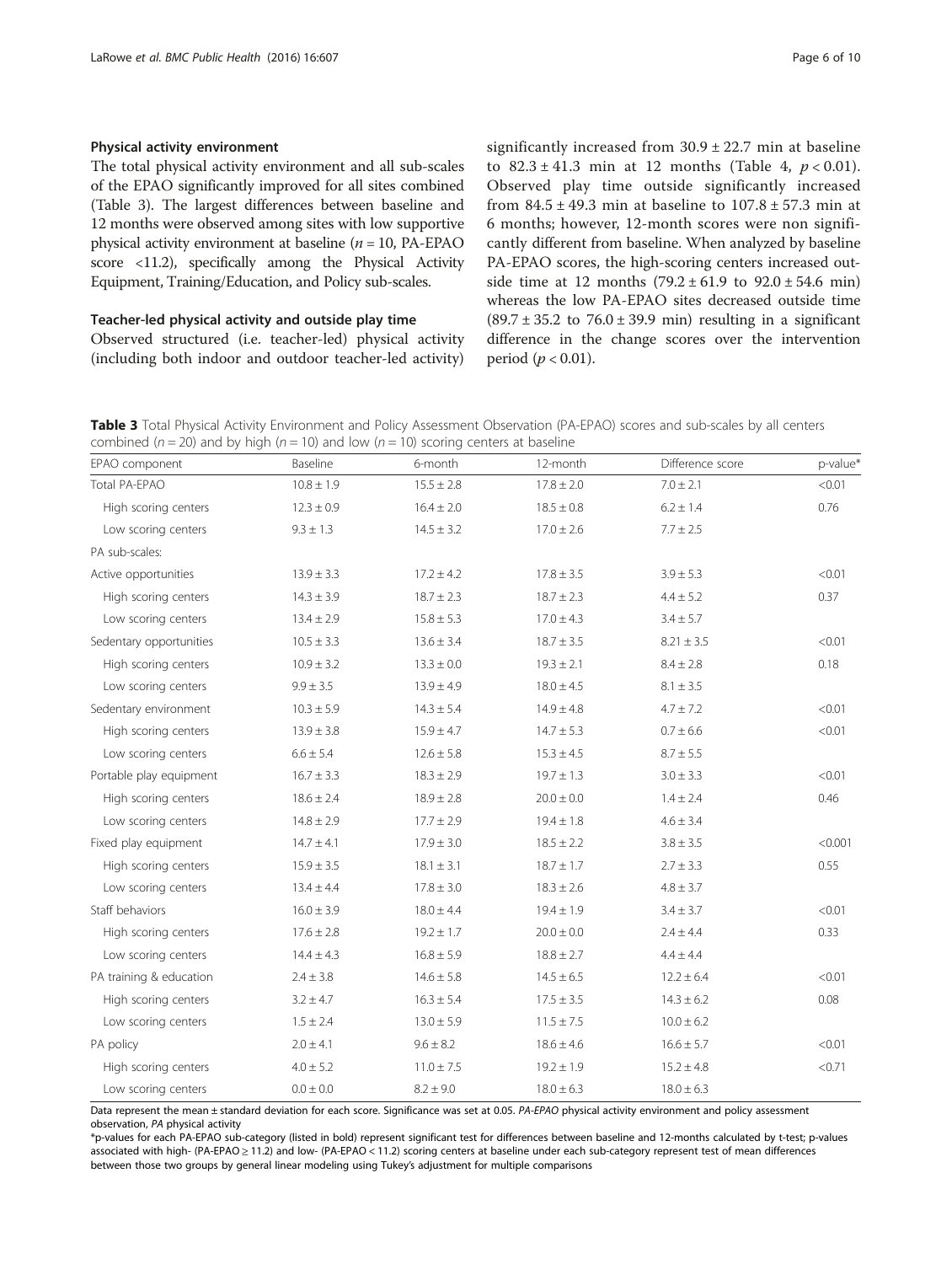| Observed Time (min)  | Baseline        | 6-month          | 12-month      | $\Delta$ Baseline to 12-month | p-value*  |
|----------------------|-----------------|------------------|---------------|-------------------------------|-----------|
| Teacher-led PA       | $30.9 + 22.7$   | $76.8 + 38.1$    | $82.3 + 40.7$ | $51.3 + 41.3$                 | < 0.01    |
| High scoring centers | $39.3 + 21.9$   | $93.9 + 33.4$    | $90.3 + 36.4$ | $51.0 + 36.8$                 | <b>NS</b> |
| Low scoring centers  | $22.6 + 21.1$   | $59.7 + 35.9$    | $74.2 + 45.1$ | $51.6 + 47.3$                 |           |
| Outside time         | $84.5 + 49.3$   | $107.8 + 57.3$   | $84.2 + 47.3$ | $-0.25 + 56.7$                | 0.98      |
| High scoring centers | $79.2 + 61.9$   | $107.8 + 56.7$   | $92.0 + 54.6$ | $12.8 + 72.6$                 | < 0.01    |
| Low scoring centers  | $89.7 \pm 35.2$ | $107.7 \pm 61.0$ | $76.4 + 39.9$ | $-13.3 \pm 33.3$              |           |

<span id="page-6-0"></span>Table 4 Observed minutes of teacher-led<sup>a</sup> physical activity and play time outside for all centers combined and by high and low scoring centers at baseline

Data represent the mean ± standard deviation in minutes. Significance was set at 0.05. PA physical activity, PA-EPAO physical activity environment and policy assessment observation tool

<sup>a</sup>Teacher-led physical activity refers to structured activity. Outside play time refers to unstructured activity or activity that is not teacher initiated \*p-values for all centers combined for Teacher-led PA and outside play time (bold) represent test for differences between baseline and 12-month observations analyzed by t-test; p-values for high (PA-EPAO ≥ 11.2) and low (PA-EPAO < 11.2) centers at baseline represent mean differences between those two groups by PROC GLM using Tukey's adjustment for multiple comparisons

#### Child physical activity

At baseline, average percentage time spent in sedentary, light activity, and moderate-vigorous physical activity (MVPA), as measured by accelerometry, was 60.5 %, 37.2 % and 2.6 %, respectively (Table 5). Based on measurements of the same children who wore accelerometers at both baseline and at 12-months ( $n = 66$ ), percent sedentary time decreased significantly over the 12-month intervention ( $-4.4 \pm 14.2$  %,  $p < 0.02$ ), and percent MVPA time increased significantly  $(2.9 \pm 3.0 \% , p < 0.0001)$ . This was associated with a decrease of  $29.2 \pm 2.6$  min of sedentary time, and an increase of  $12.0 \pm 1.7$  min MVPA. The difference in MVPA time was higher among sites with low baseline PA-EPAO vs. high PA-EPAO centers (3.6 %, 14.5 min vs. 2.0 %, 8.9 min). Furthermore, as structured

(i.e. teacher led) activity increased, percent time sedentary decreased ( $r = -0.37$ ,  $p < 0.05$ ) and percent time in light physical activity increased ( $r = 0.35$ ,  $p < 0.05$ ) (data not shown). A positive trend for the correlation between teacher-led physical activity and percent time children were engaged in MVA was observed, but was not significant  $(r = 0.19, p > 0.10)$ .

#### Physical activity policy

At the 12-month time point, 19 out of 20 sites had written policies on physical activity regarding active play time (structured teacher-led and unstructured play) compared to one site at baseline. The one site that did not have a written policy at the end of the intervention was undergoing policy review with state headquarters.

Table 5 Child physical activity measured by accelerometry for all centers combined and by high and low scoring centers at baseline

| 0.02    |
|---------|
| 0.04    |
|         |
| 0.30    |
| 0.08    |
|         |
| < 0.001 |
| 0.04    |
|         |
|         |

Data represent the mean ± standard deviation. Significance was set at 0.05. PA = physical activity; PA-EPAO = Physical Activity Environment and Policy Assessment Observation; MVPA = moderate to vigorous physical activity

<sup>a</sup>% time is calculated from total minutes of measured activity. Approximate minutes are reported in parentheses

<sup>b</sup> For high-scoring centers (PA-EPAO ≥ 11.2 at baseline), n = 120 at baseline, n = 148 at 6-month, n = 137 at 12-month<br><sup>C</sup>EOS low scoring centers (PA-EPAO < 11.2 at baseline), n = 111 at baseline, n = 176 at 6 month, n

For low-scoring centers (PA-EPAO < 11.2 at baseline),  $n = 111$  at baseline,  $n = 176$  at 6-month,  $n = 155$  at 12-month

<sup>d</sup>Only children who were present for both the baseline and 12-month measurement were included in the Δ analysis; n = 66 for combined centers, n = 30 for

high-scoring centers (PA-EPAO  $\geq$  11.2 at baseline), and  $n = 36$  for low-scoring centers (PA-EPAO < 11.2 at baseline)

\*p-values for total minutes and sedentary, light, and MVPA percentages represent differences between baseline and 12-month analyzed by t-test; p-values for high (PA-EPAO ≥ 11.2) and low (PA-EPAO < 11.2) centers at baseline represent mean differences between those two groups by PROC GLM using Tukey's adjustment for multiple comparisons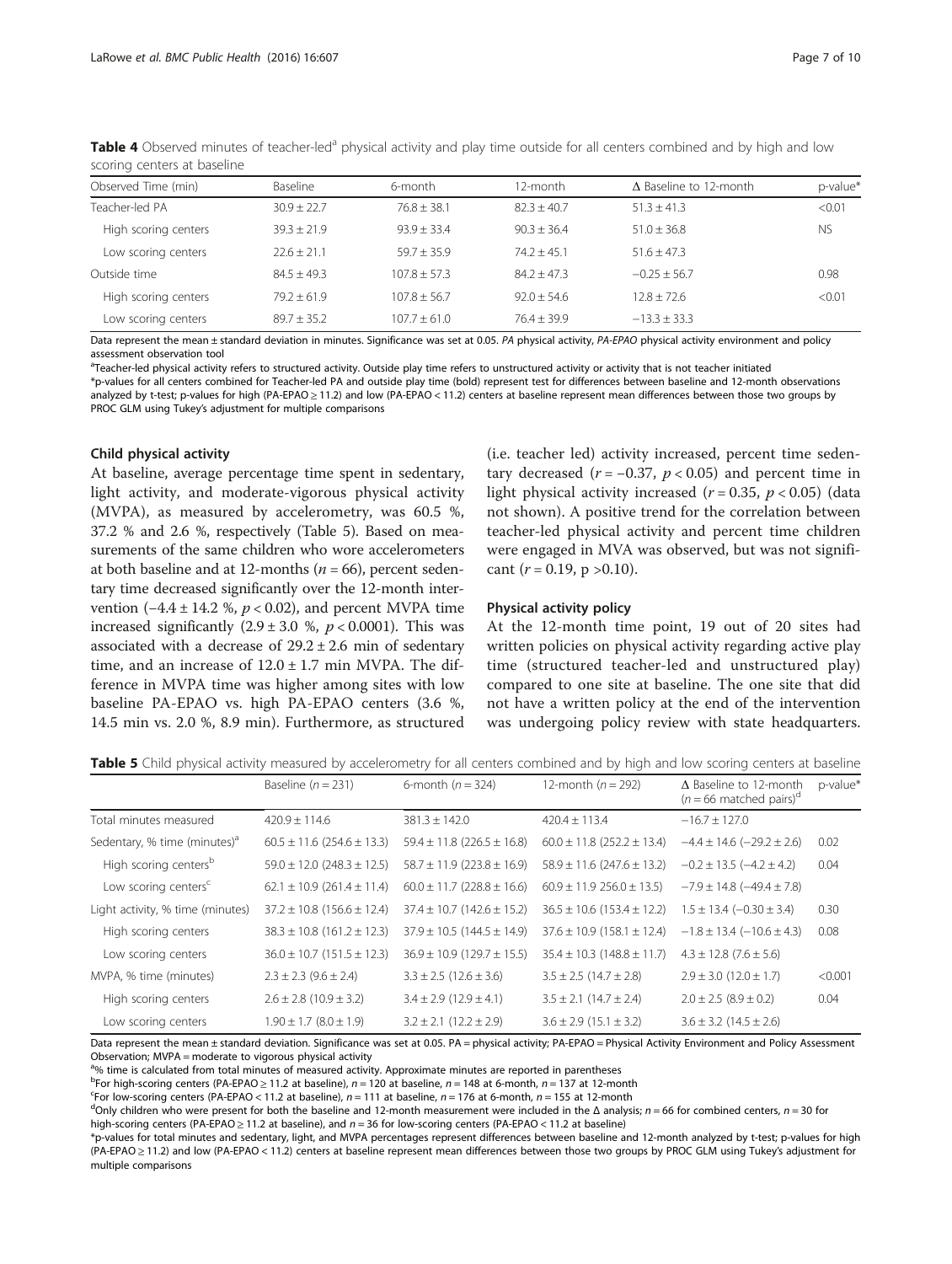Evidence-based policy changes included statements regarding the following: the amount of active play provided each day, the amount of teacher-led active play, the amount of time children spend outdoors each day, appropriate clothing for active play, not taking away active play as a punishment, providing active play as reward, the type of indoor and outdoor play equipment available, staff behavior and supervision during outdoor play, and the number and frequency of physical activity education sessions provided to children, staff, and parents. As shown in Table [3](#page-5-0), mean EPAO score (on a scale of 0–20) significantly improved at 12 months for Physical Activity Training and Education  $(14.5 \pm 6.5 \text{ vs. } 2.4 \pm 3.8)$ at baseline,  $p < 0.01$ ) and for Physical Activity Policy  $(18.6 \pm 4.6 \text{ vs. } 2.0 \pm 4.1 \text{ at baseline, } p < 0.01).$ 

# **Discussion**

The Active Early intervention was designed to provide ECE programs with the resources and tools (i.e., the Active Early guide) to offer 120 min of physical activity daily, with half of that being structured (i.e. teacher-led) activity. This study demonstrated that through policy changes, training, and provision of resources, 60 min of teacher-led activity was achieved, resulting in an average of 168 total minutes of physical activity among children wearing accelerometers. The physical activity environment and behaviors improved after administration of the Active Early intervention, which included supportive training and resources to implement physical activity policies and best practices. The improvements over the intervention period were observed to be greatest for centers that initially scored lower at baseline for these measures of physical activity environment and behaviors. Moreover, these changes were demonstrated across family, small group, and large group centers, suggesting the Active Early protocol was effective for a variety of ECE settings. This study adds to accumulating data [[25\]](#page-9-0) regarding the implementation of a physical activity intervention in ECE settings by assessing both the physical activity environment as well as child-level activity changes as result of a policy-level intervention. Similar to Pfiefer et al. [[25\]](#page-9-0), this intervention showed that by providing resources, intensive training and support to child care providers, opportunities for physical activity can increase in the child care environment resulting in increased active time among children.

Increased awareness of the importance of the early childhood period has prompted many local and state organizations to examine regulations in ECE settings. A recent report suggested that while most states had written regulations addressing physical activity, few states had regulations addressing 3 or more of the 5 key IOM recommendations related to physical activity in childcare [[26\]](#page-9-0). Moreover, significant attention has been given to

the identification and implementation of best practices in ECE settings [\[27](#page-9-0)], but few studies have evaluated outcomes related to best practices or other interventions in child care centers. Some studies have examined compliance with such regulations and best practices [[28](#page-9-0)], while other groups have examined isolated components of behavior, such as provider perceptions [[29](#page-9-0)] or modeling of healthy behaviors [\[30\]](#page-9-0), to determine effects on early child health. In contrast, our approach utilizing the Active Early guide along with training and micro-grant support included a comprehensive assessment of behavior, environmental factors, and policies supporting increased physical activity in ECE. Strong state-level regulations and best practices are critical components of obesity prevention efforts, but outcome-focused analysis of interventions designed to support implementation of these approaches, such as the Active Early guide described here, are necessary to support increases in physical activity levels in early childhood.

In Wisconsin, these data have supported state-wide training and policy measures for physical activity in the ECE setting. As a result of this study, over 71 trainings on the Active Early guide have been conducted, reaching over 1,632 providers statewide; 10,000 copies of the Active Early guide in English and 1,000 copies in Spanish are currently in circulation. In Wisconsin, physical activity was integrated into the statewide voluntary quality improvement rating system, YoungStar, as part of an optional "wellness point". To achieve the physical activity component of this "wellness point" (which also includes a nutrition component), programs must integrate a minimum of 60 min of physical activity into their daily schedule. Although this physical activity point remains optional and falls short of the 120 min recommended for this age group, the recognition of physical activity in the Wisconsin quality rating and improvement system is significant. In the first year of YoungStar (January 2011 to January 2012), 504 providers earned the optional physical activity point.

There are several limitations of our approach to note. First, because this project was funded as a public health evaluation study, this study utilized a quasi-experimental study design that lacked a control group, only allowing us to assess changes over the course of the 12-month intervention. Therefore, we are unable to account for other changes and regulations statewide that may have impacted the physical activity environment and behaviors in the centers included in this analysis. Another limitation was that the selection of sites was not random, and observation dates were pre-arranged with providers rather than unannounced. Provider and staff awareness of evaluation times may have biased results more favorably. While the Active Early guide is currently publicly available for use, centers choosing to utilize this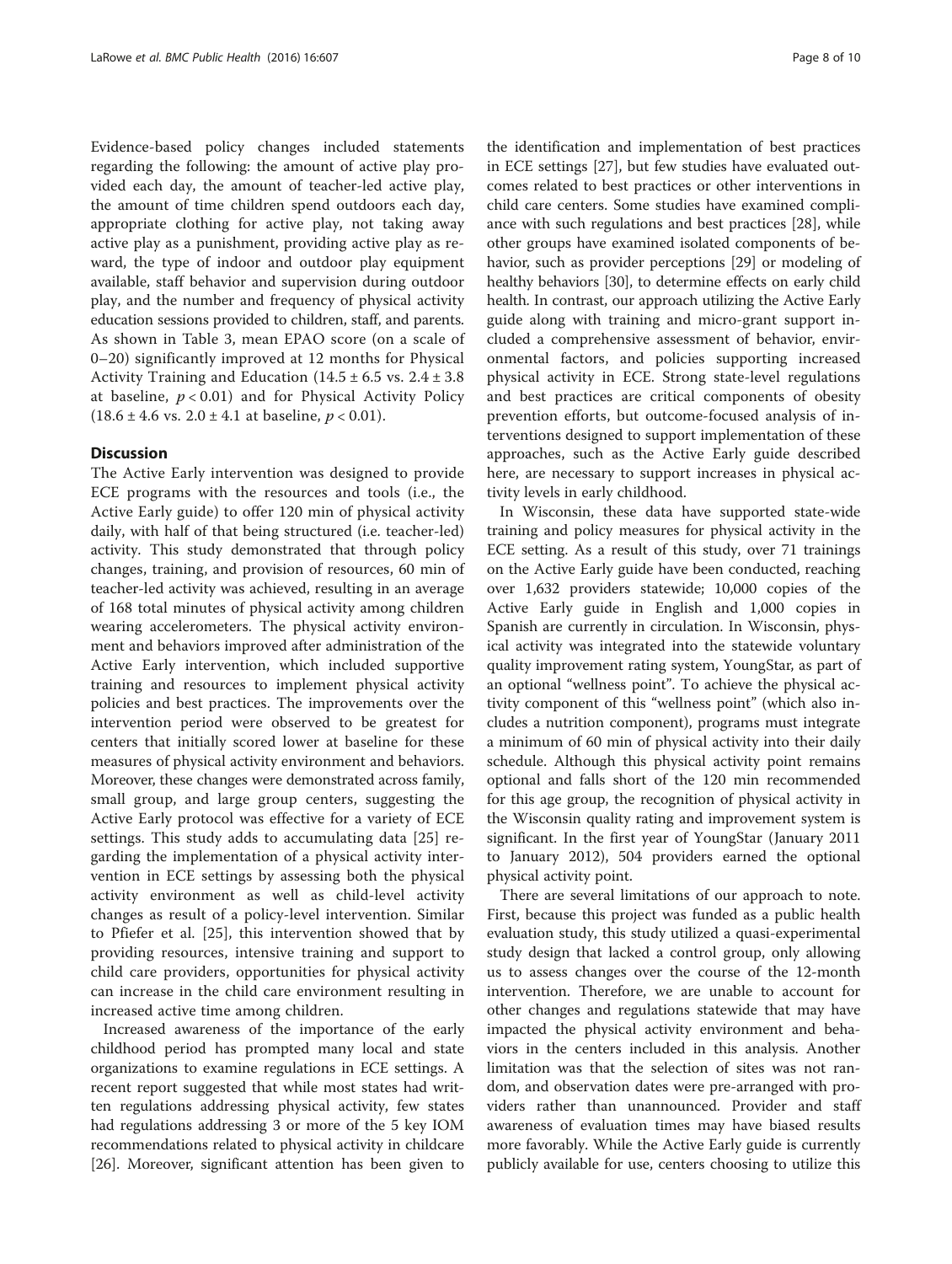<span id="page-8-0"></span>resource would not have access to the microgrants provided as part of this analysis. Microgrant purchases made during the study period included gross motor, music, and movement equipment; children's books to promote physical activity; space modification to allow for more indoor activity; staff training; and curriculum or other resources. Because the centers included in this study were also modestly incentivized to purchase equipment and other resources to improve physical activity, some of the measures may be related to equipment availability. Although we observed that centers initially scoring low on baseline PA-EPAO demonstrated greater improvement than those scoring higher at baseline, these results may have been the result of regression to the mean. Finally, the same children were not always present on measurement/observation days. To address this issue, accelerometry data comparing pre-post differences only included children present for both measurements, although this limited the overall sample size for the physical activity variables.

# Conclusions

Implementing the Active Early protocol has shown that offering 120 min of physical activity each day and achieving at least 60 min of teacher-led activity in ECE settings is feasible. From preliminary review of observations, it appears that the strategies to meet this objective need to be focused on teacher-led physical activity time. As recommended in the Active Early guide, opportunities for physical activity are highly increased with active transition times during the day by integrating gross motor and/or music and movement. Additionally, a major factor in the success of Active Early was the training and technical assistance offered to ECE professionals. The sustainability of physical activity policies most likely depends on those organizations that support and train ECE providers and for states to establish/set higher standards for physical activity policies and incentives in regulated child care.

#### Abbreviations

BMI, body mass index; CPPW, communities putting prevention to work; ECE, early care and education; EPAO, environment and policy assessment and observation tool; MET, metabolic equivalent; MVPA, moderate to vigorous physical activity; NAP SACC, nutrition and physical activity self-assessment for child care; NPAO, Wisconsin Department of Health Services' Nutrition, Physical Activity, and Obesity Program; WECOPI, Wisconsin Early Childhood Obesity Prevention Initiative; WI, Wisconsin

#### Acknowledgements

The authors would like to thank all of the participating early care and education centers, including the directors, teachers, and children, and all Wisconsin Early Childhood Obesity Prevention Initiative partners involved in developing and implementing Active Early. Additionally, the authors would like to thank the funding support of this project including the Communities Putting Prevention to Work, cooperative agreement number 3U58DP001997-01S4, from the Centers for Disease Control and Prevention grant and the NIH T32 training grant to the UW Department of Nutritional Sciences (5T32DK007665).

#### Funding

Design of the study, data collection, analysis and interpretation of the data, and writing the manuscript was supported by Communities Putting Prevention to Work, cooperative agreement number 3U58DP001997-01S4, from the Centers for Disease Control and Prevention grant. An NIH T32 training grant to the UW Department of Nutritional Sciences (5T32DK007665) supported ET in data interpretation and writing the manuscript.

#### Availability of data and materials

Available upon request.

#### Authors' contributions

TL was involved with study design and concept, analysis, and interpretation of the data, drafting and manuscript writing. ET was involved with analysis and design and drafting of the manuscript. AM was involved with study design and concept and critically revising the manuscript. JH and CS were involved in data interpretation and critically revising and editing the manuscript. BC was involved with critically revising and editing the manuscript. All authors read and approved the final manuscript.

#### Authors' information

At the time of the Active Early intervention, TL was an Assistant Scientist in the Department of Family Medicine, School of Medicine and Public Health at the University of Wisconsin-Madison, Madison, WI; AM was the Nutrition Coordinator for the Wisconsin Department of Health Services' Nutrition, Physical Activity, and Obesity Program. At the time of manuscript writing, ET was a post-doctoral fellow in the Department of Nutritional Sciences and Family Medicine, University of Wisconsin-Madison, Madison, WI.

#### Competing interests

The authors declare that they have no competing interests.

#### Consent for publication

Not applicable.

#### Ethics approval and consent to participate

The Active Early intervention was reviewed by the University of Wisconsin-Madison Institutional Review Board (Madison, WI) and determined to be exempt. All children participated in deidentified evaluation activities unless their caregivers submitted an opt-out form.

#### Author details

<sup>1</sup>Department of Dietetics, School of Natural and Health Sciences, Mount Mary University, 2900 North Menomonee River Parkway, Milwaukee, WI 53222, USA. <sup>2</sup>College of Public Health & Human Sciences, School of Biological & Population Health Sciences, Oregon State University, 118D Milam Hall, Corvallis, OR 97331, USA. <sup>3</sup>Department of Family Medicine, School of Medicine and Public Health, University of Wisconsin-Madison, 610 Walnut Street, Madison, WI 53726, USA. <sup>4</sup>Supporting Families Together Association, 700 Rayovac Drive, Suite 6, Madison, WI 53711, USA. <sup>5</sup>School of Medicine and Public Health, Area Health Education Centers System, University of Wisconsin-Madison, 750 Highland Avenue, Madison, WI 53705, USA. <sup>6</sup>State of Wisconsin, Department of Children and Families, 201 East Washington Avenue, Madison, WI 53708, USA.

# Received: 13 November 2015 Accepted: 9 June 2016 Published online: 20 July 2016

#### References

- 1. May A, Pan L, Sherry B, Blanck H, Galuska D, Dalenius K, Polhamus B, Kettel-Kahn L, Grummer-Strawn L. Vital Signs: Obesity Among Low-Income, Preschool-Aged Children — United States, 2008-2011. In: (Editor ed.^eds.). Book Vital Signs: Obesity Among Low-Income, Preschool-Aged Children — United States, 2008–2011, vol. 62. 31 Edn. City: Division of Nutrition, Phyiscal Activity, and Obesity, National Center for Disease Prevention and Health Promotion, CDC.; 2013. pp. 629–634.
- 2. Cunningham SA, Kramer MR, Narayan KM. Incidence of childhood obesity in the United States. N Engl J Med. 2014;370:403–11.
- 3. Singh AS, Mulder C, Twisk JW, van Mechelen W, Chinapaw MJ. Tracking of childhood overweight into adulthood: a systematic review of the literature. Obesity Reviews: J Int Assoc Study Obesity. 2008;9:474–88.